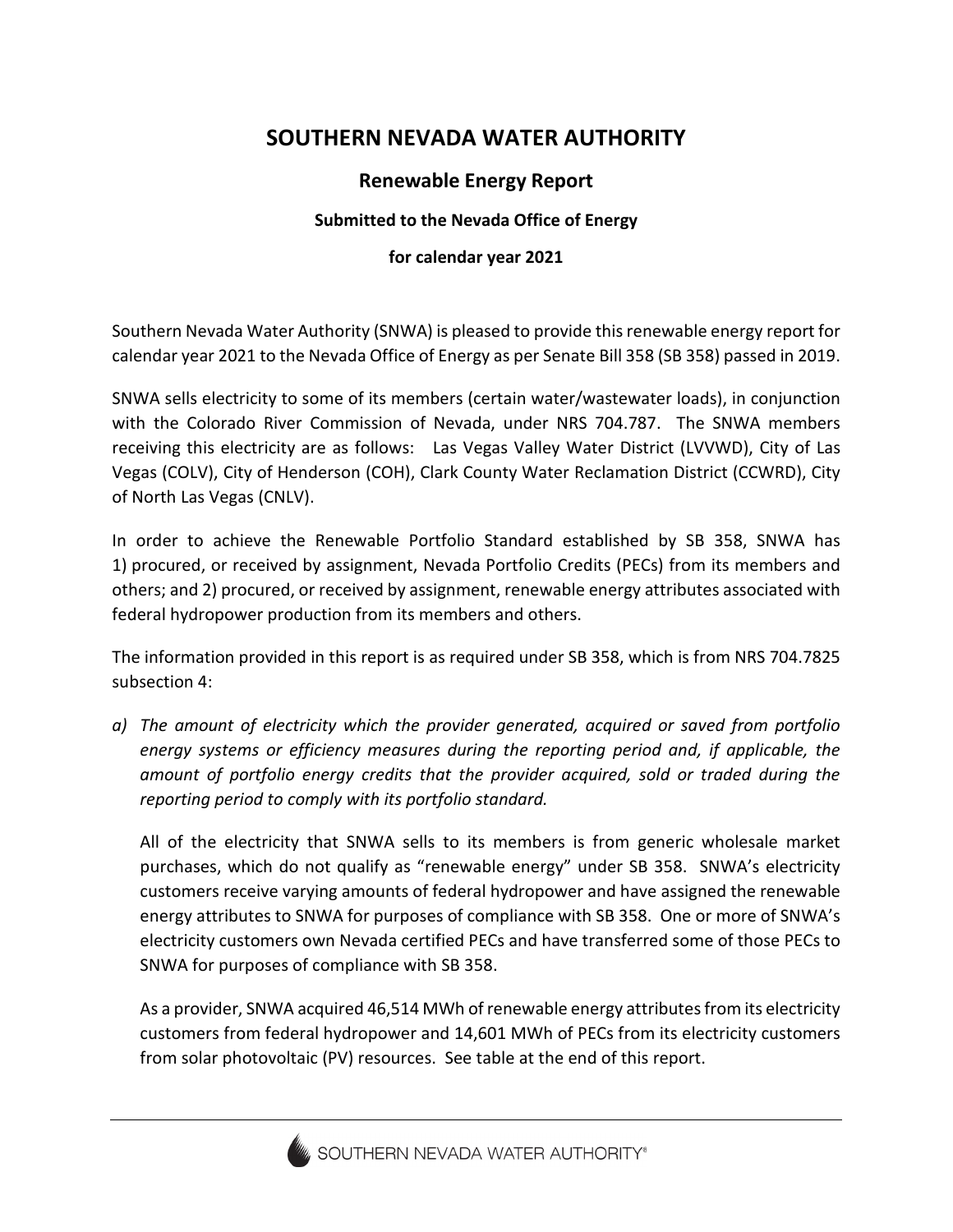*b) The capacity of each renewable energy system owned, operated, or controlled by the provider, the total amount of electricity generated by each such system during the reporting period and the percentage of that total amount which was generated directly from renewable energy;*

SNWA does not sell any electricity to its members from generating resources that it owns, operates, or controls. All of its sales are from generic wholesale market purchases. The table at the end of this report shows the information requested by this item for SNWA's memberowned resources, which is the source of SNWA's renewable energy attributes and PECs for compliance with SB 358. One hundred percent of the energy generated by these resources was from renewable energy.

*c) Whether, during the reporting period, the provider began construction on, acquired or placed into operation any renewable energy system and, if so, the date of any such event;*

SNWA did not begin construction, acquire, or begin operation of any renewable energy system during 2021.

*d) Whether, during the reporting period, the provider participated in the acquisition or installation of any energy efficiency measures and, if so, the date of any such event; and*

SNWA did not participate in any energy efficiency measures during 2021.

*e) Any other information that the Nevada Office of Energy may deem relevant.*

SNWA has no additional information that seems relevant.